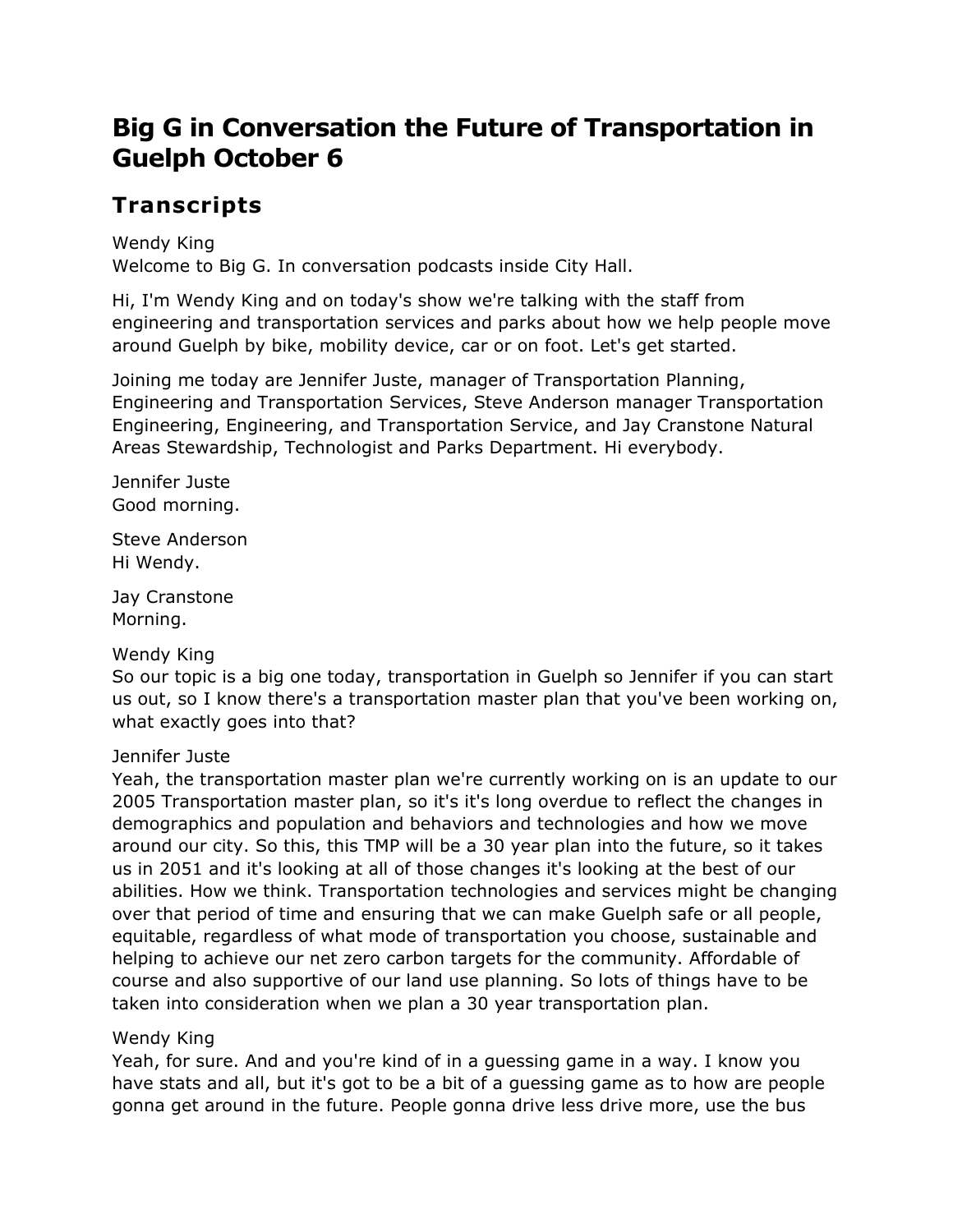more or less, bike? I mean and it's all changed. I mean the last podcast I think he joined us on, we talked about how COVID has changed a lot of peoples lifestyles a little bit so you don't know if you're going to go back to the old ways or we're going to try a whole new way of getting around. So I'm just assuming that all that you have to think about all of that.

### Jennifer Juste

That's right, yeah, so part of the plan has included a as strategic COVID assessment, so we've looked at some studies and data that have been collected around North America and around Ontario, and in Guelph as well to try to get a sense of some of those changes. So how many people do we think might start working more from home, and how many people might go back to using transit for getting around the community? And how long is that getting back to normal going to take so we have a sense of that and that's been taken into consideration for this plan.

Umm, but of course you know when we talk about the affordability piece, there's also how much it's going to cost, and we have to figure out when we plan for changes to the road network and the types of facilities we need to move people umm what did that cost and over what period of time are we going to pay for that and how do we pay for that so that the financial piece is also a component of this plan.

### Wendy King

And you said it's going to be a 30 year plan, and then what do you do? Update every so often?

# Jennifer Juste

Yes, that's right. So we will be presenting this 30 year plan at the end of January to Council for approval and then after that we do need to check back every every five years or so to make sure that the assumptions and the data hasn't changed two substantially that might alter the path that we're on. Sometimes the the province will assign a new population growth targets to the city, and we have to make sure that we can still accommodate that growth in our transportation network. So that's one of the things will check. But all of these other factors that demographic changes are aging population and how is that shaping how people travel and the choices that they make and their needs, is there that work accessible enough? It also is going to look at those technologies that are coming. Which ones are disruptive and really changing fast that we need to pivot and adapt to.

So every couple of years we'll we'll take a look and it won't be as expansive as this plan exercises, has been. It'll be a scope smaller, but it'll still give us that opportunity to keep it on track and make it relevant.

# Wendy King

So Council has approved a preferred solution for improving transportation in Guelph, what what is that solution?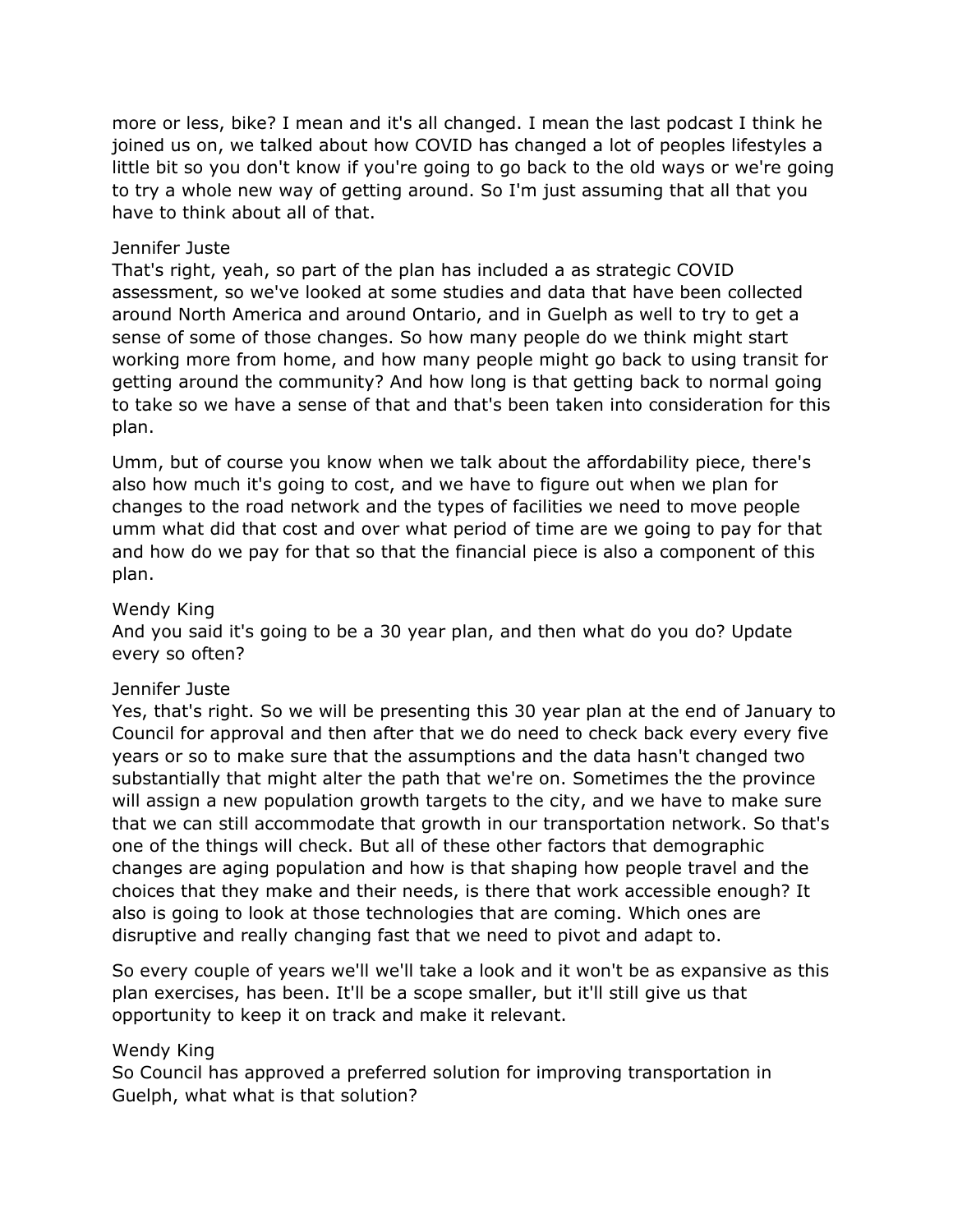#### Jennifer Juste

So we're calling that solution. The Sustainability and Resiliency Focus, and the reason it's called that is because it is very focused on building infrastructure and what we mean by infrastructure. Things like sidewalks, cycling paths and facilities for transit that support those modes of transportation that are less carbon intensive. More sustainable, affordable and help everybody get around. We have a great road network.

Cars aren't going anywhere. We still need to keep cars moving as well, so we've identified these priority networks throughout the city. Different corridors might have different priorities. Gordon Street is an example where it's a really important corridor in our community, particularly for transit, so that's part of our quality transit network where we want to make sure transit service is really high frequency, really accessible and convenient, and and that we can move buses through intersections efficiently, it's also part of our cycling spine network and the cycling spine network is looking at a protected separated cycling network on certain roads and Guelph so that people of any age and ability can travel by bike and feel comfortable doing so and feel safe and secure doing so. Not mixed in with traffic.

We also have what we're calling a resilience network, and that's a couple of roads that are, you know, we don't need to widen them right now for traffic reasons, but we might want to protect for some space in future in case technologies dictate that we need that space for something or or climate change. Or just people changing attitudes and behaviors. So we're we're. We're trying to build in some flexibility to adapt into this network as well. Of course goods movement, we need to look at that. We need to look at how to support our economy and make sure that trucks can still move in the appropriate places in our community. So that's part of the preferred solution as well, and we want to continue to support pedestrians in our intensification corridors giving them wider sidewalks, more comfortable spaces to walk and access, transit access, their destinations. So in a nutshell, it's a map that shows where these priority networks are, and then we're developing the policies and programs that will help deliver them.

# Wendy King

Right now that's a good way to say it. And Steve, what is the city doing to improve safety in general for everyone?

#### Steve Anderson

Hi Wendy, thanks. In July 2020 or team brought up a report to Council which they adopted which launched our Community Road Safety Strategy and that's a whole suite of different engineering solutions were implementing at intersections in between intersections, with the goal to really reduce, uh the severity of injury, rated related collisions.

Act as much as I'd love to have zero collisions, the reality is there are gonna be some collisions on the road or we're really focused on is making sure those collisions aren't resulting in a severe or life altering injury. Some of the first things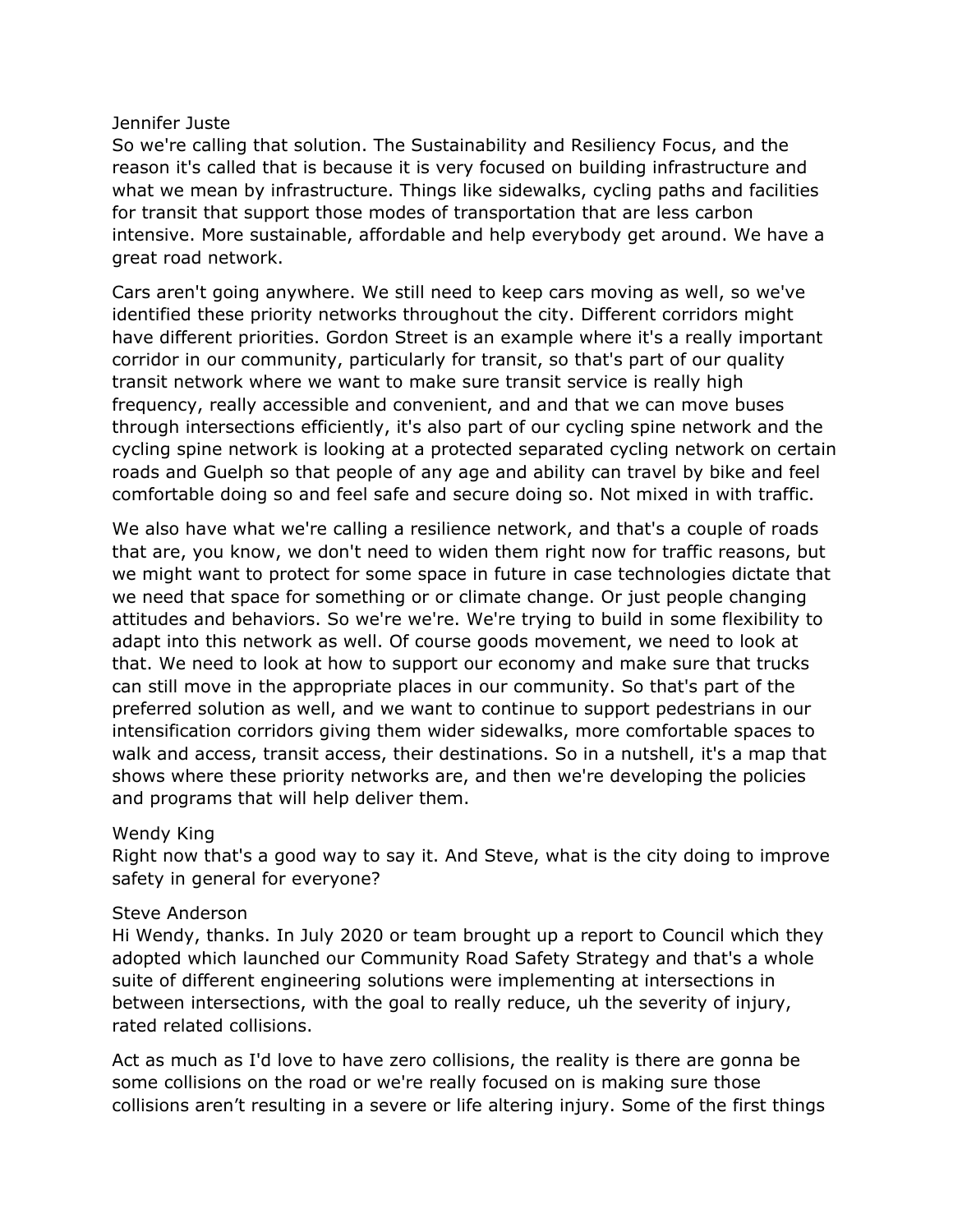we've deployed or what's called leading pedestrian intervals. So what that is is at an intersection the walk signal comes up for pedestrians before the green light for vehicles come, so it just allows the pedestrians get out several meters into the intersection just to be a little more visible, right? So turning vehicles, it just draws awareness to pedestrians a bit more.

Uh, we are potentially just days away from launching our red-light camera program, which is completing some testing of our our six locations. Uh, which hopefully will help reduce some red-light running, which typically results in some pretty severe injury related angle collisions so there's about 20 to 25 different items in our community about safety strategy. It's all on the guelph.ca if anyone wants to look and we're in the early stages of a fairly robust plan to really reduce injuries in our city.

#### Wendy King

So red light cameras, not every city has them. So just for a very basic explanation how do those work exactly?

#### Steve Anderson

So red light cameras are automated enforcement. Any vehicle that crosses the stop line after the signal has gone red, uh, the owner of that vehicle will be issued violation. It's a it photographs the license plate so it, you know we can establish who the driver is, it doesn't take any pictures that anybody personally could be identified. Of course, if you come to a full stop and you make a right turn on red it as signal, which you're perfectly legally permitted to do that, will not result in a violation. Nor if you're already in the intersection to make a left turn when the traffic signal changes to amber or red, if you're in the intersection, you're permitted to complete your turn. It's really anybody who arrives after the lights go on red will be issued the violation.

Wendy King So you mentioned 6 intersections?

Steve Anderson That's correct.

Wendy King And when's that happening?

#### Steve Anderson

Yes, they are first locations, we were very close, they they will be up and running I would say maybe next week. Some of the other locations are a little bit further behind, but I would expect all six or up and running before the end of 2021. And of course we will be communicating that out to the public before they go live. We're not. We're not trying to be secretive here. We're very transparent about the program.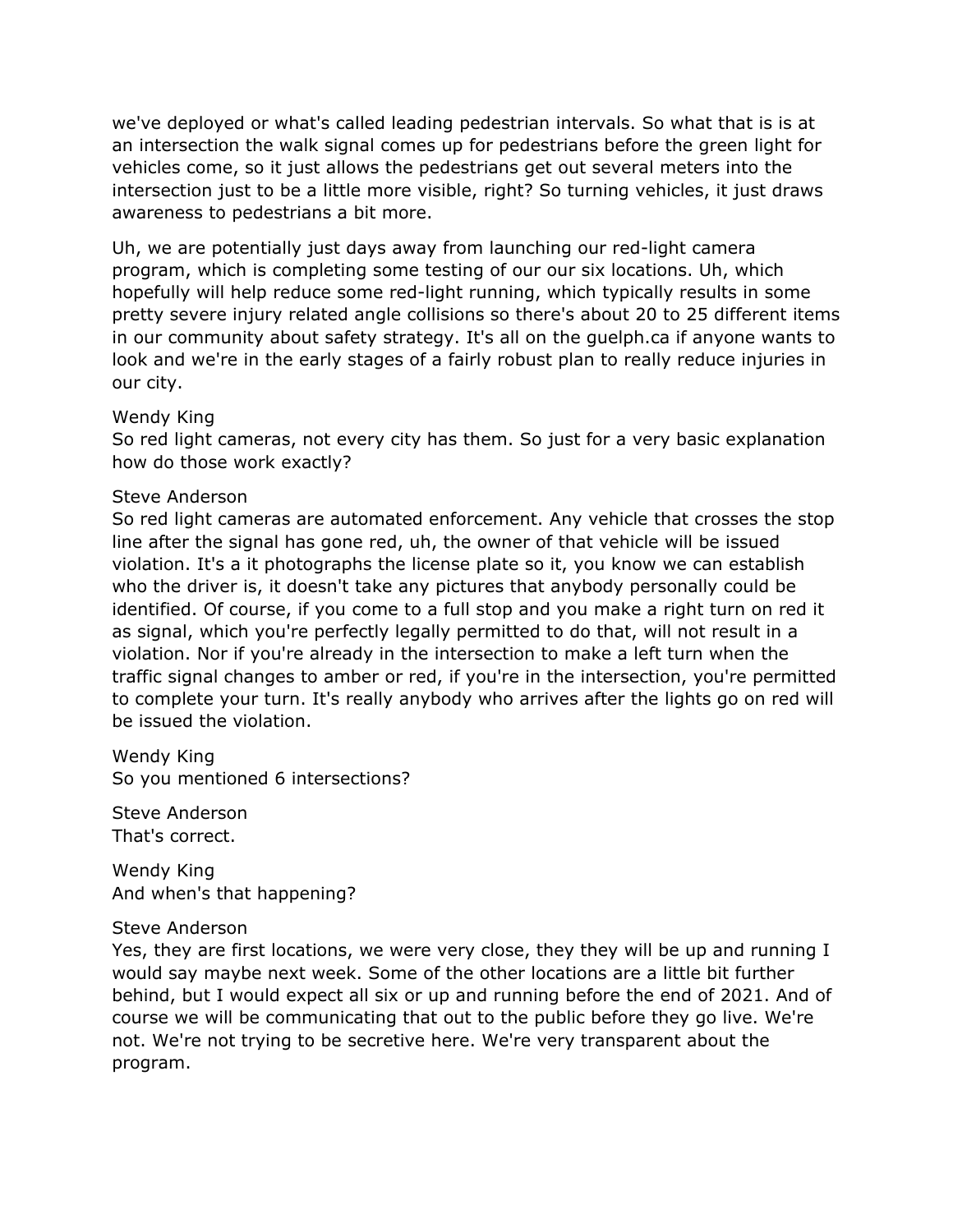### Wendy King

Yeah, right, exactly. No, it's gonna ask you, 'cause I I had read up a little bit on it and the campaign is called don't rush the red, which I thought was that's pretty clever.

Steve Anderson That's correct, yes.

### Wendy King

And how do you expect that those cameras will be of benefit to everyone, cyclists, pedestrians, motorists?

# Steve Anderson

Well, certainly if we can encourage better compliance from the drivers, that should improve safety for everybody crossing pedestrians. We we tend to think about an angle collision is somebody run a red light and struck a vehicle traveling in a perpendicular direction but it's obviously even just more dangerous for pedestrians and cyclists who are crossing the intersection as well, so, you know we're really expecting to see a reduction in the rates of right angle collisions at at, not only those six intersections, but hopefully build in that driver behavior. That'll that'll trickle out to the remaining intersections in the city.

#### Windy King

Right, and then how do you figure out what you need when it comes to roads, sidewalks, trails?

# Steve Anderson

Uh, in terms of like safety measures, yeah, how do you know what you're going to need?

Wendy King Ya.

# Steve Anderson

Well, we collect data when you look at historical data, unfortunately, uhm, we look at some historical collisions so that helps influence what we can do to reduce future collisions and severity, and that's one of the bigger things we look at. We've over the last couple of years. We've invested hugely in our our data and software to be able to run reports and really help us make, um, better decisions on that and on the Go Forward Council last year approved five years while the first of five years of funding for us to collect some permanent data locations that were just starting to roll out. So all of that, all of that data is going to help point us to solutions typically try to reduce injury severity in the future.

# Wendy King

And then Jay to bring you into the conversation so parks works with engineering and you're trying to figure out what will work best. Uhm, what do you? What are you doing to improve active transportation?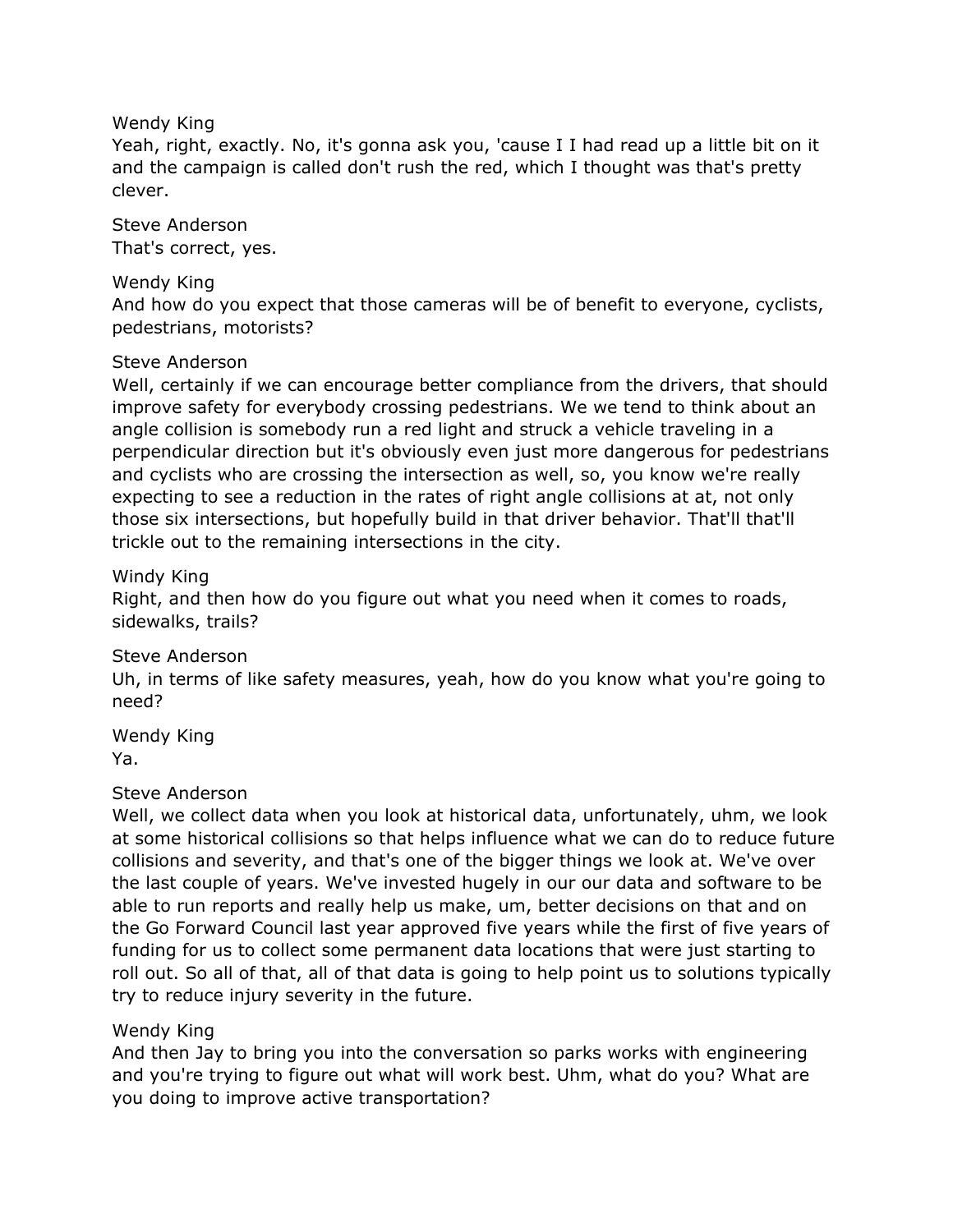#### Jay Cranstone

Well, we're doing quite a few things that I mean trails and in the overall picture they have a really vital role in active transportation. If you think about the the system as an interconnected web, some of the links are on the road, some of them are within the road right away, and and then others are outside the road right of way in our parks and open spaces and and basically, you know, we don't want to have dead ends. I've been involved in trail planning and design for quite a few years since going back to the early 90s and a lots changed since then.

Back then trails were kind of a nice to have. But then through the evolution of active transportation, they're really becoming, or they have become part of a quality connected system. And it it's it's part of building a great city, and we have lots of different users more than we had before. All kinds of different ages and abilities. So there's there's lots to do.

Uh, part parks planning. They really plan design and contract the building of new trail connections and amenities. But then we also have parks operations. Who takes care of the trails once they're built? And I mean, overall, the goal is to create a seamless network. It doesn't matter to the users who is responsible for a particular piece, what's important to them is that it's connected and that is getting taken care of.

So some of the things that that were up to, you know, as as Jenny pointed out, that transportation master plan is underway. Well earlier this year the trail Master Plan update was completed and that's kind of our high level. It's our blueprint for the next 20 years and it it is an update to a 2006 master plan which was the original framework for creating that interconnected web of trails in the city. And it organizes the trails in two different levels.

We called him up like a primary, secondary and a tertiary type network and it's really the primary and some of the secondary routes that are key parts of the active transportation system. So obviously we're collaborating with with engineering on those connections and you know, really, trying to to make that that connected that connected network overall.

#### Wendy King

That all make sense and users, as you alluded to, they know what they require and what they would like to see. So do you encourage a lot of community involvement?

#### Jay Cranstone

Absolutely, there's there's so many ways that users can can take part in the development and enhancement of the trail system. So you know, thinking big picture, we really encourage users to get involved at the master planning level through through our public engagement programs. Have your say, for example, where they can submit comments and ideas to the project team, but they can also delegate to Council and you know it's great to have people that are in support of plans delegate into council because it also helps Council understand you know that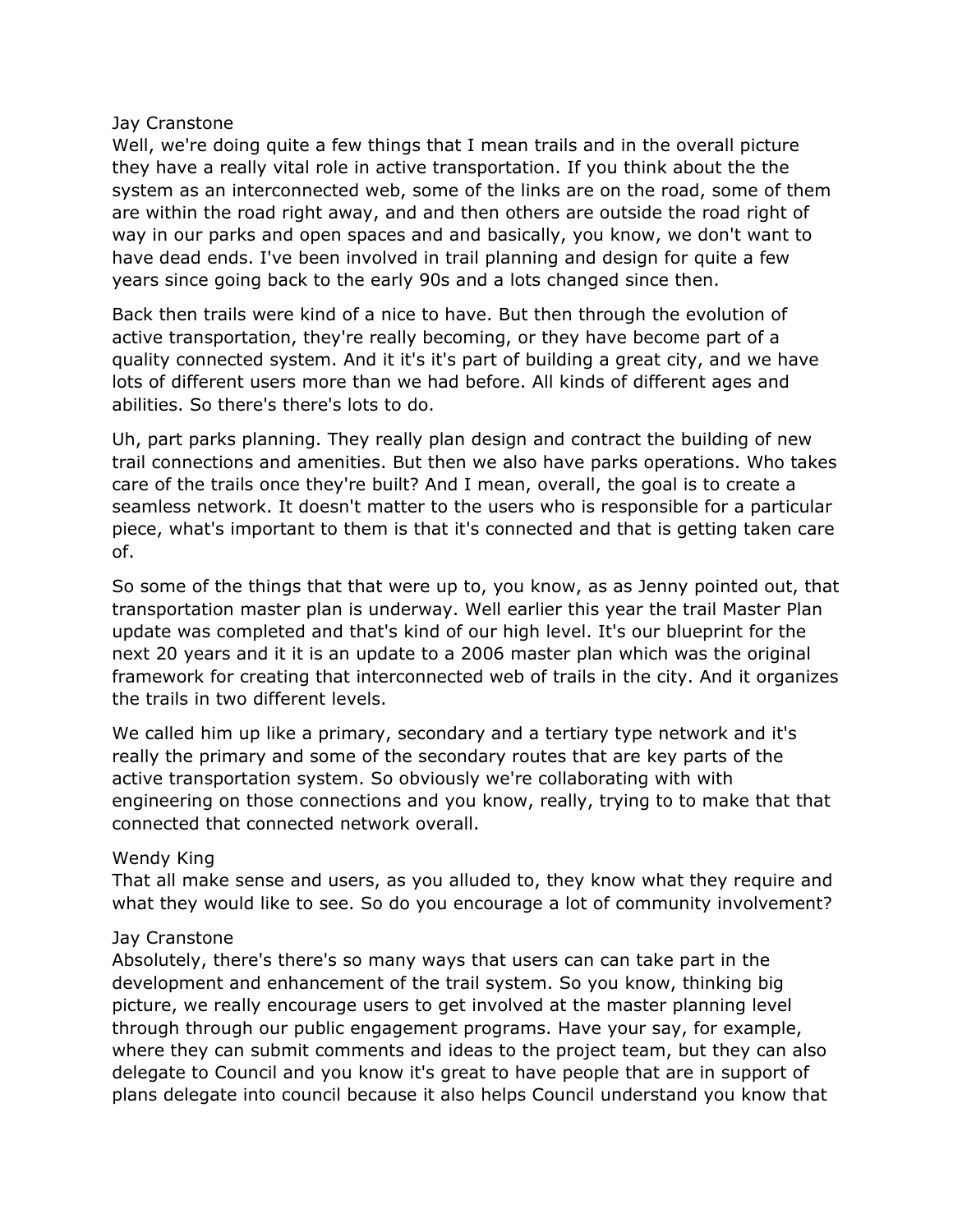we're that we're on the right track and the and that residents are in favor of a plans they can get involved at the individual project level. You know, sometimes there's design cherrettes that they can participate in again through have your say. But even kind of on the day-to-day level, they can get involved with one of our partners like the Guelph Hiking Trail Club so they not only run hikes on trails, but they also participate in in building sections of our trail work and they certainly welcome, I know other people to participate and the the new Guelph Trail Master Plan really does recognize the important role that that these third party groups have in the system. So we're trying to support them and empower them as much as they can to keep on doing the great work that they do.

#### Wendy King

I was thinking as you were talking how maintenance of trails must be crazy.

#### Jay Cranstone

Yeah, it it is. It is a really important aspect. So in terms of the maintenance, that's that's the parks operations responsibility and and you know, parks planning is working on some of those bigger master plan links, but then there's the day-to-day operation of trails you know, including grooming the trails, cutting the edges, fixing potholes. Sometimes we have trees that that come down over the over the trail and we also work on winter maintenance as a part of the active transportation network.

So there is, there has been some winter maintenance of the trails and we're trying to expand that in a logical manner so that it fits with the idea of being able to use the trail system as part of active transportation year round so we can't go out and plow each and every trail that we're trying to do this in a really logical way so.

Residents, if they see spots on the trails that that need repairs, they can always email us through parks@guelph.ca and that gets handed down to our trails lead hand to go and take a look at.

#### Wendy King

Never ending, that's for sure.

So just to kind of wrap it all up when all is said and done could you guys give me maybe a word or a phrase as to what moving around Guelph will hopefully look like soon.

Jenny, you wanna go first?

#### Jennnifer Juste

I hope it will be more connected. I think that summarizes what we've heard today from our different colleagues.

Wendy King Steve?

Steve Anderson I'll go with enjoyable. I think, uh, if we could flip that narrative, I think a lot of